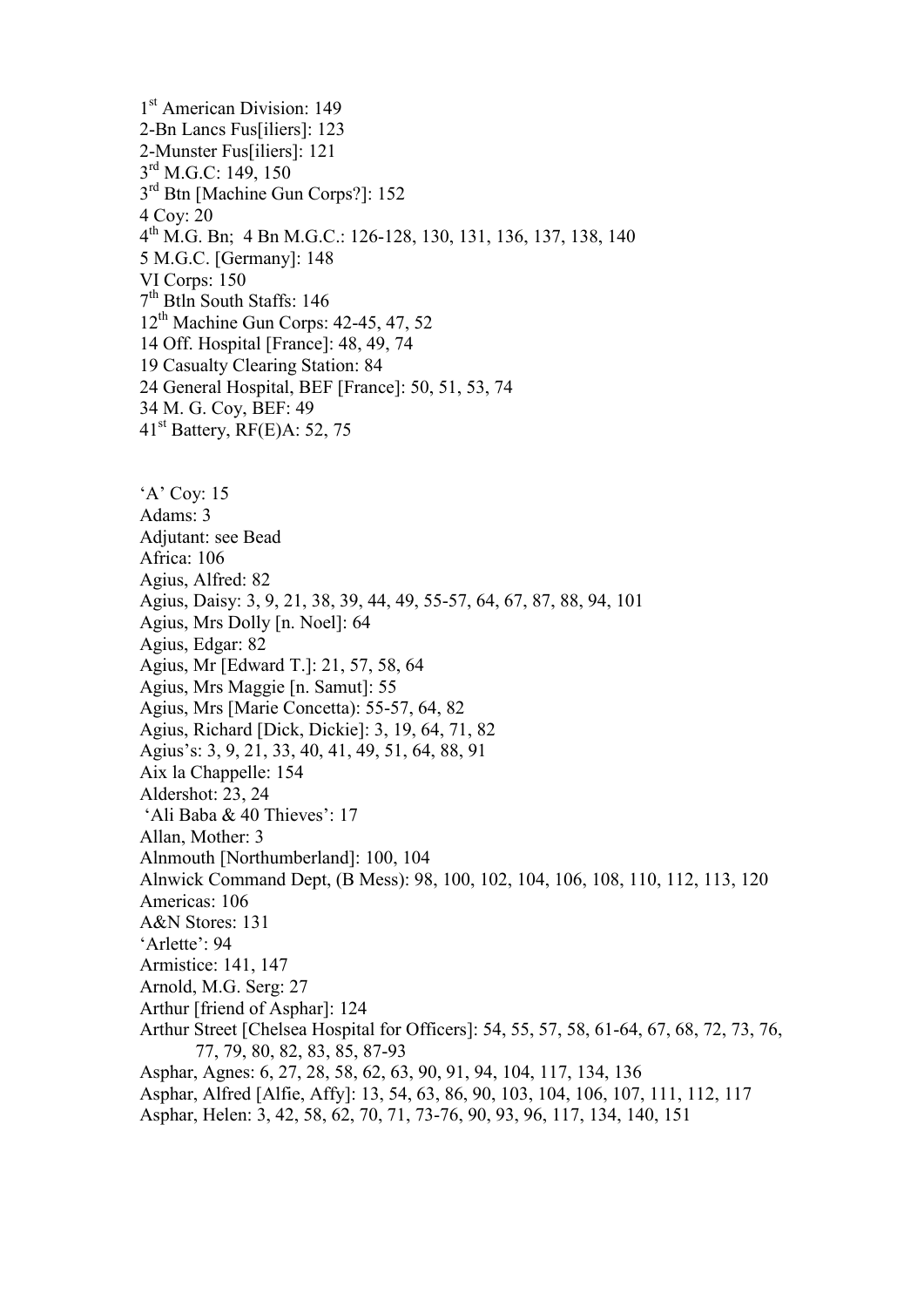Asphar, John [Father, Kaptan, Pater]: 3, 5, 6, 8, 11, 13, 17, 20, 21, 25, 27, 28, 30, 32, 33, 37, 39, 40, 44-46, 50, 54, 58, 59, 61, 63, 68, 70, 73, 75, 76, 79, 83, 86, 88, 90, 92, 93, 97, 98, 102, 104, 106, 109, 110, 111, 115, 117, 121, 122, 130, 131, 136-138, 140, 143, 148, 152, 153

Asphar, John Maurus [son of Violet & Alfred Asphar]: 28, 46, 90

Asphar, Johnny [John Joseph, Johanna]: 17, 25, 26, 34, 38, 73-76, 90, 104, 106, 140

Asphar, Mary [n. Vella; Mater, Mother, Ga Mary:]: 4-7, 10, 12, 13, 21, 17, 22-25, 27, 30, 31, 33-35, 39, 42-51, 53-59, 61, 62-64, 68, 71-73, 75-77, 79, 80, 82, 83, 85, 87-90, 92, 93, 95, 96, 100, 102, 104-108, 113-115, 117, 119-127, 129-139, 142, 143, 148, 150, 152

Asphar, Maud [Mandy, Maude, Maudie, Maudy, Molly]: 11, 16, 21, 17, 34, 37, 46, 63, 75, 83, 86, 87, 90, 92, 104, 117, 121-123, 142

- Asphar, May: 22, 25-27, 31, 37, 46, 61, 63, 75, 76, 90, 94, 106, 117, 135, 136, 143, 148
- Asphar, Violet [n. Pace Bardon; wife of Alfred Asphar]: 28, 63, 86, 90, 91, 104, 107, 112
- Auntie, Aunties: 106, 121, 135, 142
- Aunty Gayan: 73
- Aunty Lisa [Liz; Elisabeth Asphar, wife of Alfonso Maria Galea aka 'Zio Fonsu']: 17, 26, 28, 58
- Aunty Mary [Asphar]: 3, 112
- Aunty S.: 143
- Aunty Terry: [Teresa Asphar, a White Sister in Africa] 4, 14, 17, 36
- Austmans: 123
- Australians: 12
- Austria: 136
- Averness le Sec: 147

B., Eli : see Fr Luke Elia Bellanti

- BC, George: 3
- Balbi, Brian: 20, 96, 120
- Bank [Pater at the]: 19
- Bassart : 110
- Bead or Beed: [Adjutant with M.G. Corp]: 84, 86
- BEF [British Expeditionary Force]: 39, 42, 43
- Belgium, Belgian(s): 54, 98, 108, 111, 119, 138, 142, 145
- Bellanti, Fr Luke Eli, SJ: 44, 47, 52, 75
- Belsize Grove, No 9: [Hampstead boarding house]: 25, 39, 61, 91, 95, 97

Belsize Park Gardens, No 9 [Hampstead boarding house]: 105

- Belton Park: 115, 118
- Ben iacar[?] : 94
- Berkhamsted: 3, 5, 6, 7, 9, 10, 26, 27
- Berlin: 105, 139
- Betheram, Bettaram [Galea home, Villa Betherram, 65 High St., Sliema]: 58, 135 'Billeted': 87, 89
- B'Bgia [Birzebbugia, Malta]: 145
- Bishop, 'Bish': see Maurus Caruana
- Bisley [Camp]: 15, 12, 13, 17, 21, 25, 26, 27, 29, 31, 32, 33, 34, 35, 36, 38, 91
- Blab, Brian: see Brian Balbi
- Blairville, France: 110
- Blenheim [London Hotel, Restaurant]: 67, 85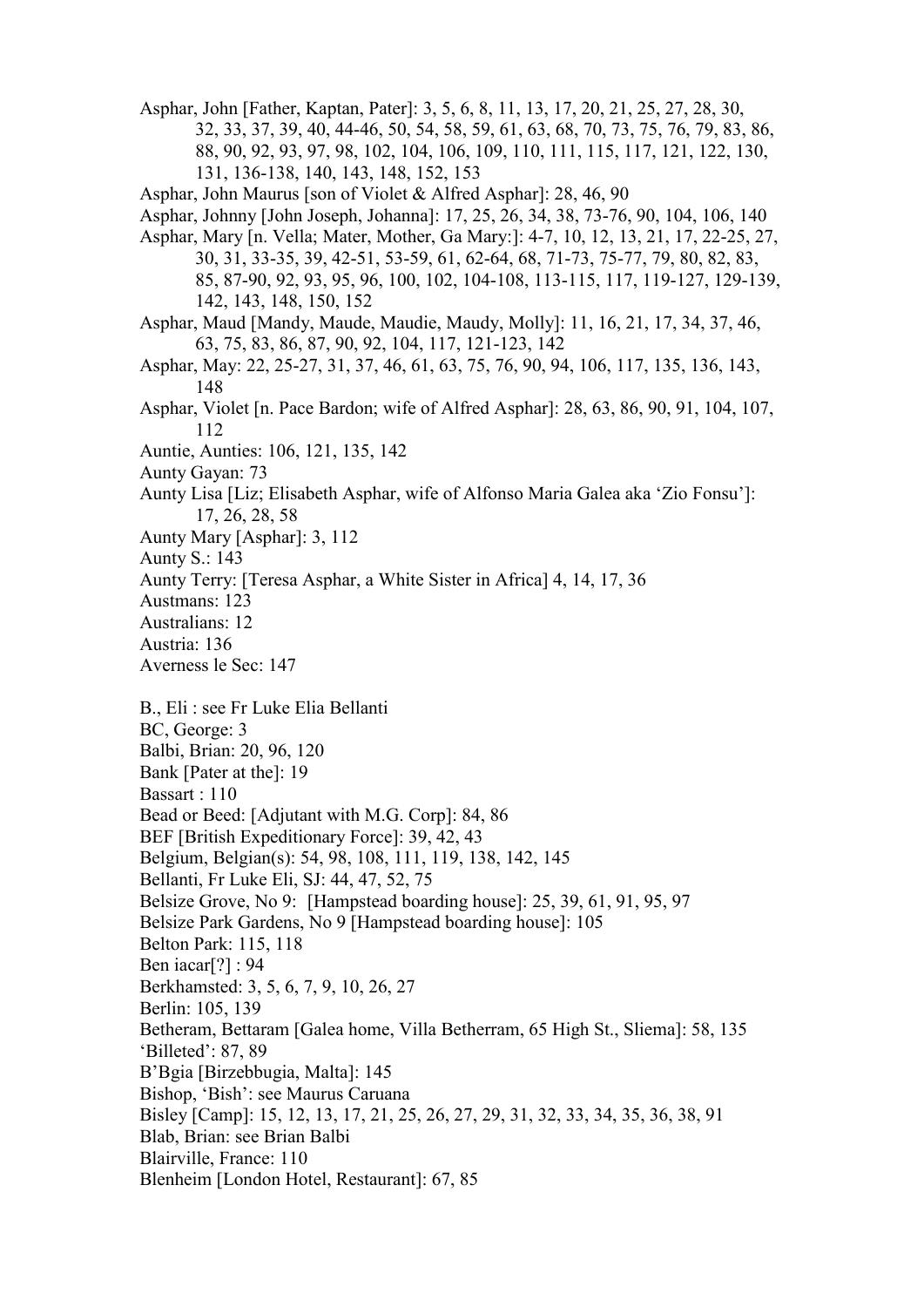Blue Paper/Form: 5, 6, 8 Bolshevik: 151 Bonavia, Edgar: 28 Bonavia, Victor: 26, 28 Bonnington Hotel: 9 Borg, Mr: 117 Boschetto: 107 Boulogne: 40 Bournemouth: 96 Boyle, Fr S.J.: 124 Boy Scouts: 19 Brighton: 25, 64, 67, 68 British Army: 71 Brookwood: 14 'Browers Millions': 87 Bugeyas: 24 Bujia, Vincent: 14 Bulgarians: 136 Bulstrode St [London]: 56 C., Paul: 76, 95 Cadets, Cadet School: 8, 10, 34 Cali [Artist]: 27 Cambridge Hospital: 23 Cameron, Major: 8, 9 Caminetta: 89 Canada: 97 Canadian Army: 151 Carlton Hotel: 72 Carr, Colonel: 10 Carreras: 26, 97 Carreras, Alfons: 92 Caruana: 41, 57 Caruana, Agnes [wife of F.E. Caruana in London]: 3, 54, 55, 67, 124 Caruana, Francis Emmanuel ['Man', London Banker]: 3, 4, 9, 11, 13, 21, 22, 25, 32, 33, 40, 48, 55, 58, 64, 67, 86, 91, 99, 106, 110, 122, 131, 147 Caruana, Henry ['Uncle']: 15 Caruana, Bishop Maurus of Malta: 8, 13, 17, 31, 32, 38, 41, 116, 153 C Coy: 10 Chelsea Hospital: see Arthur St. Chloran, Madame: 24 Christie, Fr [from the Oratory]: 61 'Chu Chin Chow': 21, 26 Churchill, Winston ('Winnie'): 150 Clipston [near Grantham]: 30 Clipstone Camp, Mansfield: 37, 39 Cockburn (Coburn), Major: 9 Cologne [Germany]: 148, 151 Colosseum [London]: 3 Commission [Asphar's]: 86, 98, 113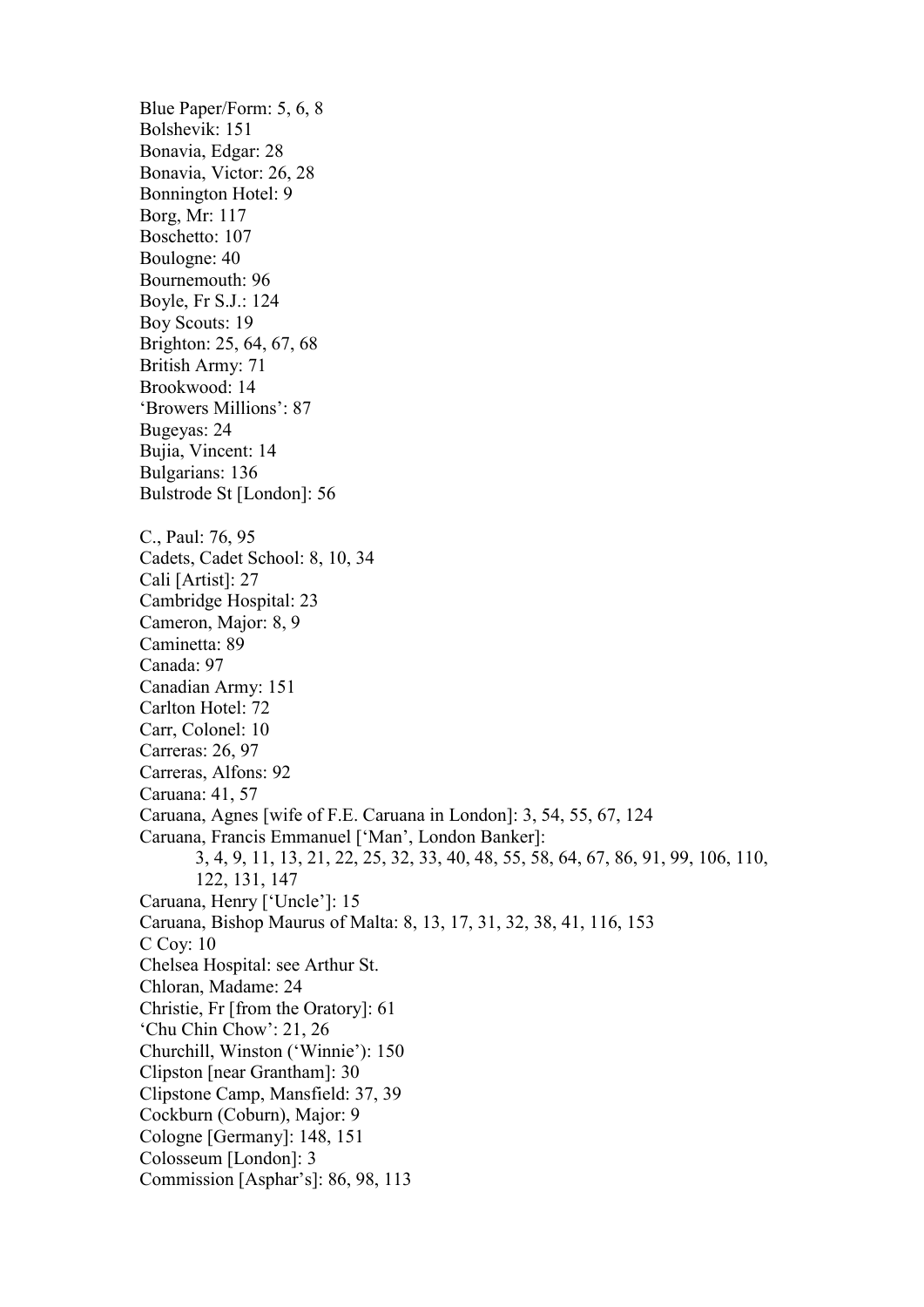Condell, Mrs: 4, 83, 87, 89 Connaught Hospital: 23 Consuelo, Consul, Cons.: 86, 116, 121 Convent of the Sacred Heart [UK]: 3 Convent [Malta]: 15 Cooper, Gladys [Film Star]: 25 Cowes Convalescing Hospital, Osborne, IOW: 76, 78, 80, 90 Cox [Bank]: 22, 25 Cox-Watts, Watts & Co: 123 CSM [Company Sergeant Major]: 10 'Cratloe' [Faversham, home of Mrs Inez O'Brien n. Parnis]: 65

Daisy: see Agius, Daisy Daly's Theatre: 17 'Dear Brutus': 87, 88 De Sales, Francis: 102 De Sales, Lt. Col.: 102, 104 Dickie: see Richard Agius D.M.C. [Daily Malta Chronicle]: 107 Drover [Germany]: 151 Drussilla: 117 Dunhill [pipe]: 131, 144 Dun Urso[s]: 27 Duren [Germany]: 150, 151, 152

Eddy [possibly Joseph Edward Mortimer]: 67 Edgar [Edgar Parnis or Edgar Bonavia?]: 8 Eli: see Fr Luke Eli Bellanti Ellis: 37 England: 41, 53, 59, 62, 71, 80, 93, 108, 116, 131, 153 Epehy [France]: 121 Euston [Station]: 3 Eynaud, Mrs Micallef: 6, 116 Eynaud, Lt. Percy Albert Micallef ['P.A.']: 5, 6, 9, 11, 38, 62, 79, 85, 86, 91, 98, 113, 114-116, 121, 123, 130

Fallon, Cissie: 117 Files [Charles Asphar's servant]: 81 Folkestone: 40 Fort Augustus: 116 France, French: 3, 7, 22, 17, 25, 28, 30, 32, 37, 41, 43, 48, 49, 50, 54, 55, 59, 61, 66, 74, 79, 86, 88, 94, 96, 97, 102, 107, 108, 111, 114, 125, 137-139, 141, 142, 144, 146, 147 France [Charles Asphar friend]: 22 Franky: 3, 92 Freddy, Freddie: 97, 103, 140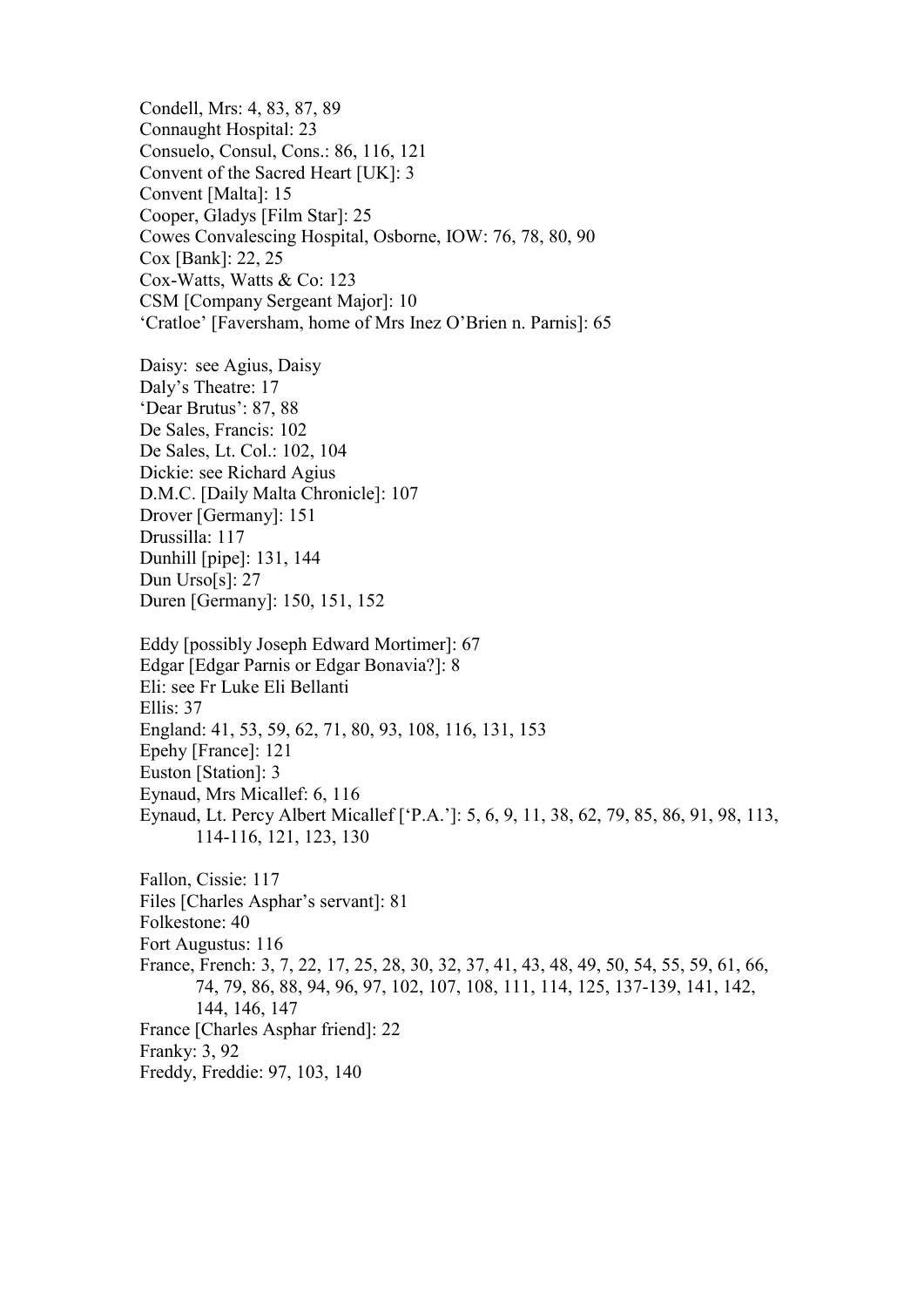G., Joseph [Galea?]: 16 Galea, Alfred Maria ['Zio Fonsu' - married to Auntie Liza (n.Asphar)]: 28, 32, 58, 71, 101, 106, 107, 112, 128, 132, 135, 136 Galea, Joe: 86 Galeas: 37, 38 Galezia, Dr: 137 Ga Mair: 71 Garrick Theatre, London: 92 Gassan or Gasanis, Joe: 3 Geare, Captain: 9 'General Post': 83 German Flying Corp: 147 Germany, German(s): 19, 55, 62, 77, 82, 85, 105, 108, 110, 111, 113, 115, 121, 126, 130-132, 135, 136-147 George: 102 Giamru: 62, 106 Gibbon, Captain: 10 Gina: 27 Goblins [Restaurant, Regent St?]: 9 'Gorriga' [fever]: 25 Granger [Army Officer]: 53 Grantham: 8, 12, 13, 17, 18, 30, 79, 95, 96, 105, 107, 108, 112, 114, 115, 117, 118, 120-124 Gribbles [Artist Bernard Gribble, brother of Mrs F.E. Caruana]: 17 Grosvenor, the [Victoria]: 85 Harrowby Camp, DG.G. Mess; G22 Mess: see Grantham Harrods: 62, 80, 90 Harry: 30, 111 Harry's Father [RIP]: 30 Hendecourt [ France]: 110 Herald [newspaper]: 140 Hickman: 24 Hillbank Hospital: 55 His Majesty's Theatre: 17 Holt & Co, Holts [Whitehall Place]: 37, 82, 153 Huber: 104 Hunter, General: 34 India, Indian: 37, 94, 139 Indian Army: 46, 71, 79, 86, 139, 141 Inez: see O'Brien, Mrs Inez Infantry Cadet School: 17, 22 Inns of Court : 30, 83 'Inside the Lines': 85, 87 'Invisible Foe': 89 Ireland: 110 Irving [Sir Henry]: 89 Italy, Italians, Italian Front: 58, 62, 79, 86, 98, 105, 106, 110, 111, 116, 121, 123, 126, 147 Ives: 3, 95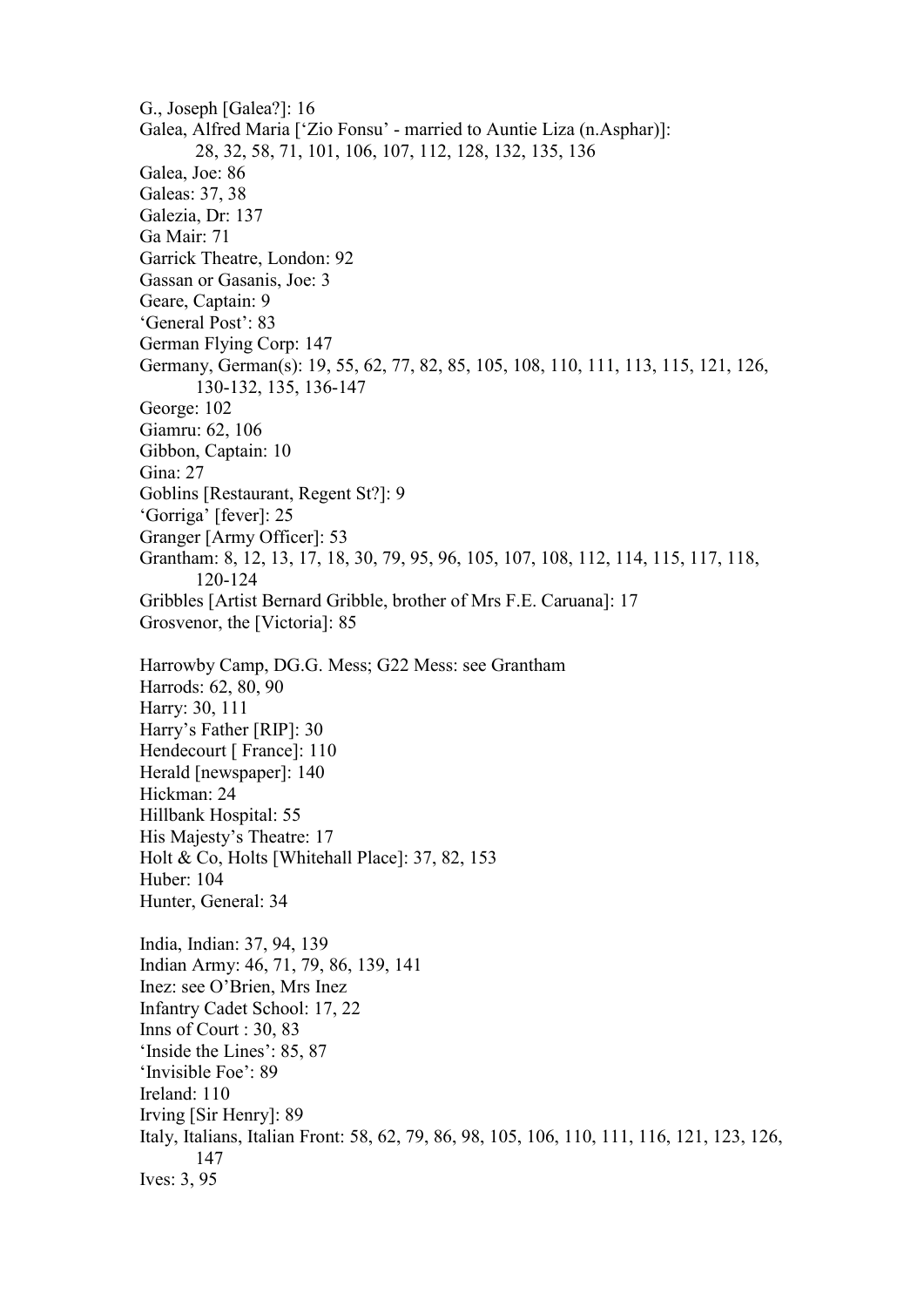Jamnu [Jamru, Jamroll ?]: see John Maurus Asphar J.C.O.T.C.: 117 Jesuits: 5 John Simeon: see Simeon, John Joseph [?]: 30 "Judge" [Alfred Parnis?]: 8 Kaiser: 108, 141 Kings Own Malta Militia: 117 Kodak [camera]: 109 Konigsforsty [Germany]: 151 Labour Battalion [Maltese]: 94 La Fayettes: 41 Laferlas: 117 Lancellot of London: 93 Leask, Mr [Army Officer]: 52 Lewis machine gun: 5, 8, 27 Light Duty Coy: 115 Lincoln's Inn, London: 92 Lina: 59 Lini: 47 Lipsett, Maj. Gen. Louis James: 140 London: 3, 33-36, 54-56, 63, 65, 89, 91-93, 96, 97, 99, 104, 105, 114, 115 London Country & West Bank: 119 London Gazette: 61, 86 Lord Mayor's Show [London]: 74 Lorraine, Violet [actress]: 72 'Loyalty': 87 Lyons [Tea Shop/House, London]: 9 Mabs: 3, 9, 14, 33, 38, 39, 40, 41, 44, 56, 67, 72, 76, 87, 94, 144 Machine Gun School, British Army of the Rhine: 152, 153 'Maid of the Mountain': 21, 26 Malaria: 23 Malta, Maltese: 3, 4, 22, 23, 24, 26, 28, 31, 33, 35, 38, 41, 45, 55, 58, 59, 62, 72, 79, 82, 85, 86, 89, 92, 93, 104, 108, 110, 111, 114, 116, 120, 124, 129, 130, 140, 148, 152, 153 'Malta' [publication]: 62, 101, 140 Malta Herald: 3 Malta University: 8 Man: [see Francis Emmanuel Caruana, London Banker] Mansfield: 37, 39 Marrs: 10 Marras: 28 Marsa [Malta]: 149 Mary [?]: 36, 93 Mattei, [the Matteis, Marquis & Marchessa]: 64, 67 Maurios, Fr: 31 Maurud, Fr. [Bread Fund]: 101 Maxinu: 94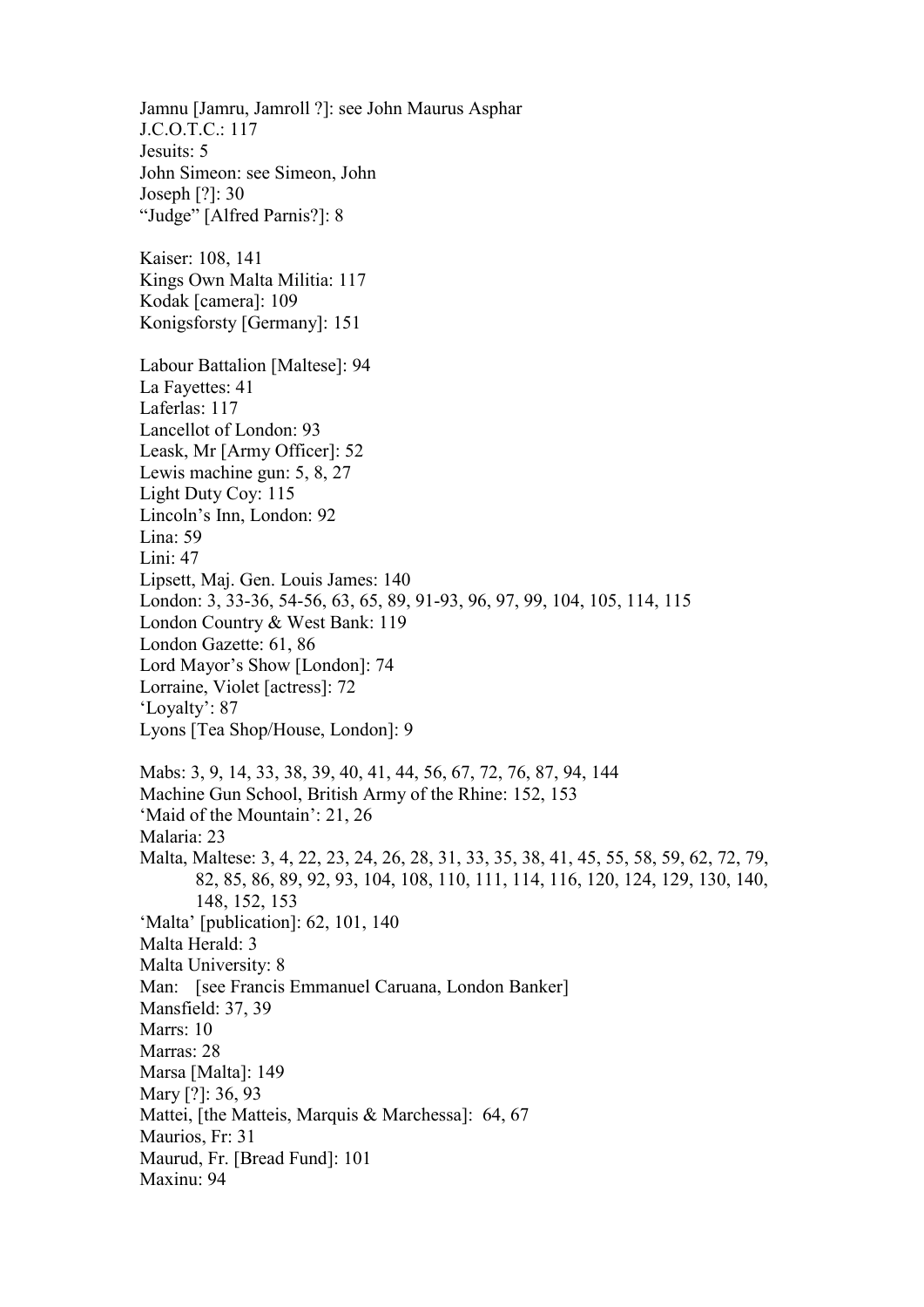Medical Board [Army]: 8 Mediterranean: 144 Mesopotamia: 91, 120 M.G.C. [Machine Gun Corps]: 79, 99, 113, 135 Micallef, Lady: 117 Mifsud, Ugo: 3 Mikado: 17, 28 Militia Cigarettes: 104, 107 Millbank Hospital: Mizzi [Maltese journalist/writer]: 62, 140 'Mollie', Molly: 116, 151 Money [Asphar's C.O.]: 53 Morachini: 35 Morning Post: 108 Mortimer [possibly 'Mabs', Violet Mabel]: 57 Mother Allan [at Convent of the Sacred Heart]: 3 'Mums': 56 Muscat, Charlie: 146 Muscat, Helen Muscat, Joe: 26, 93, 102 No. 9: see 9, Belsize Grove Northumberland: see Alnwick Command Dept Nottingham: 24, 39 O'Brien, Mrs Inez [n. Parnis ]: 65, 67, 96 'Off Chance': 68 Officers Hospital, Chelsea: see Arthur St

O'Grady, Fr.: 117 Oratory [London Church]: 3, 63, 83 Osborne, IOW: See Cowes Convalescing Home Oscar: See Parnis, Oscar O.T.C. Club: 5 Oxford Circus: 83

Paulo: 117

PA: see Eynaud, Lt. Percy Albert Micallef Pace, Fr: 64 Palladium [the London]: 85 Parnis, Henry: 96 Parnis, Mrs [Helen]: 59, 71 Parnis, Inez: see Mrs P. O'Brien Parnis, Oscar: 3, 21, 17, 26, 45 Parnis, Willie [William H.]: 11, 22, 17, 25, 26, 28, 32, 36, 37, 40, 44, 47, 50, 55, 59, 62, 64, 65, 70, 75, 79, 89, 91-93, 95, 96, 98, 104, 115, 117, 126, 134, 139, 140, 143, 145, 148, 150, 151 Parry, Lt. Col.: 102 Paul: see C., Paul Paula: 19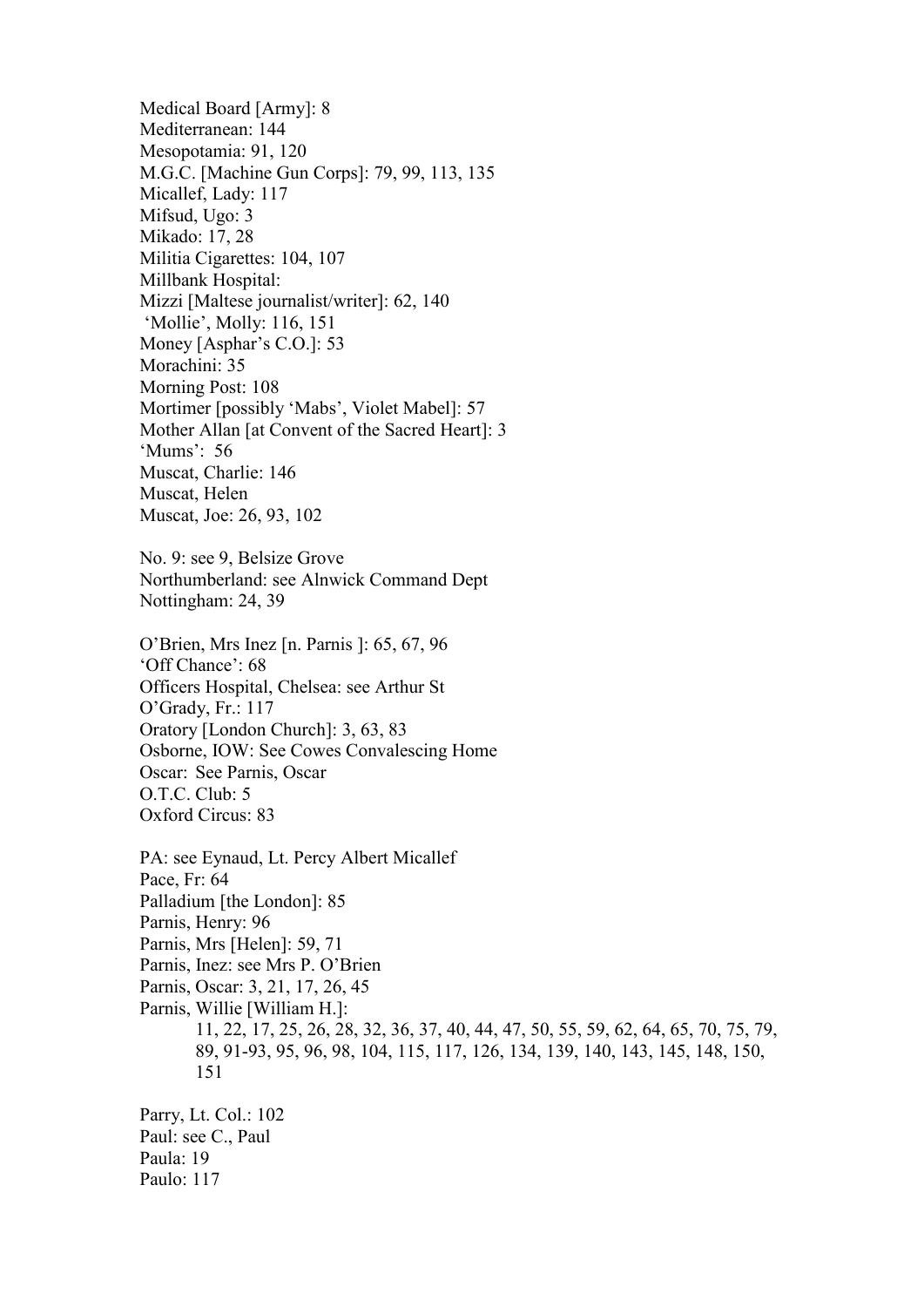'Peter Pan': 94 Piccadilly, Piccadilly Circus: 9, 138 Pirbright: 16, 20, 30 Playhouse, the: 85 Poelcapelle, 'White House' pill box: 77 Pratt, Lt. Col R.A.M.C.: 90 Presbyterians: 101 Pullicino, Freddy: 93 Pullicinos: 82 Regent Palace Hotel, London: 40, 85, 92 Rhine: 147 Richitto: 102 Robert: 7, 93, 120 Robertson, Sir William: 150 Rocklands [Asphar home, Windsor Terrace, Sliema]: 30, 58, 71, 75, 135 'Romance': 89 Roncali: 101 Roumania: 136 'Round the Map': 72 Royal Academy: 17 Royal Air Force, RAF: 117, 119 Russia: 88 S., Alice: 107 Sacred Heart Convent [UK]: 3 St Aloysius [College, Malta]: 5 St G. [St George, Birzebuggia]: 45-47, 61, 62, 75, 117, 126, 130, 131, 140 St James Sq. [London bank]: 122 St John's, Valletta: 135 St Pancras [Station]: 39 St Patrick's Institute: 62 St Vincent de Paul: 109 Sally: 26 Samut, Arthur: 3, 34, 127 Samut, Frank [Frank Zammit? at Sandhurst]: 16, 21 Samut, Lennie [Lenny]: 3, 35, 39, 97, 116, 120 Samut, Lina: 38, 39, 88 Samuts: 82 San Giorgio 'beano': 71 Sant Cassia: 140 Sant Ghirrgor: 16, 20 Saultain [France]: 147 Saunders: 10, 11 'Saving Grace, the': 92 Savoy [Theatre]: 89 Scariu: 71 Sciotuno [Sciortino?]: 104 S.C.O.T.C.: 86 Serbia: 108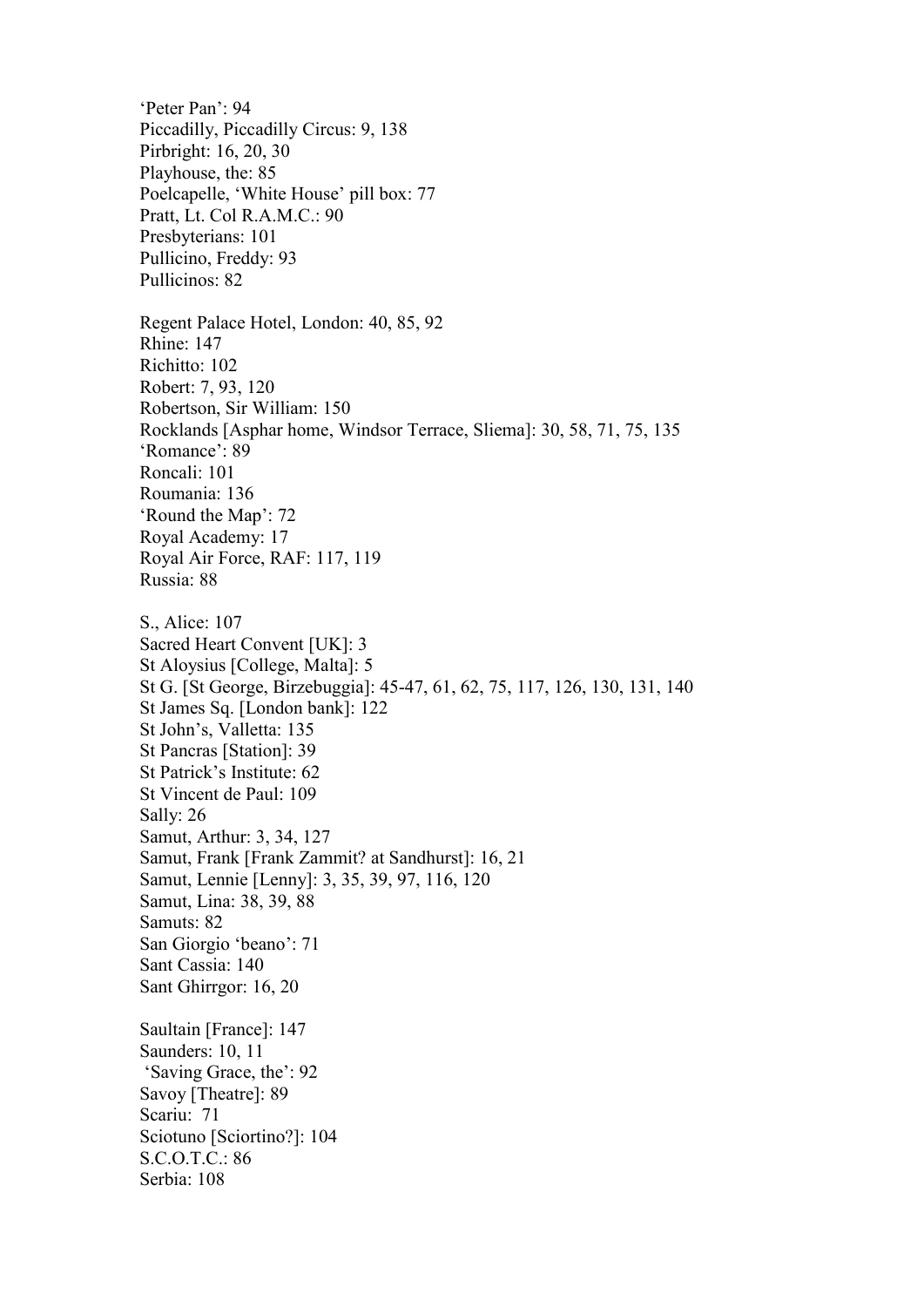Shrubsland Avenue [Berkhamsted]: 3 Simeon, John: 17, 26, 104, 116, 122 Simon, Mrs [hospital visitor]: 61 Sister Dickey [Dickie]: 150, 151 Sliema: 46, 62, 91, 128, 145 Somme, the Battle of [film]: 28 Statran Front [Italy]: 121 Steele [RAF pilot]: 119 Strada Forni, 84 [Valletta home of Parnis family]: 71 Strada Reale [Valletta]: 111 Strand Palace: 85 Strickland [Canadian serviceman]: 16 'Sublime Porte', the: 26 Submarines: 144 Sydney St., [London; in 1891 – 10 Sydney St, Chelsea is home of Agnes Gribble, future wife of F.E. Caruana, Banker] 58 Syrian: 94 Tatler, the: 28 Tetard Wood [Epehy, France]: 121 Times, the: 86 Tom: 6, 26, 29, 39, 73, 74, 76, 106, 136, 143, 148 Topolin [Tapolin]: 16, 26 Townley: 10 'Trelawney of the Wells': 73 Tully, Sergeant: 11 Turkey: 136 Uncle Henry: [death c. April 1917]: 15 Valenciennes [France]: 147 Valletta: 135 Vella [photographer?]: 27, 34 Vella, Louis: 106 Vella, Victor: 26, 106 Vera [English friend, London/Bournemouth]: 97, 119 Vickers Machine Gun: 6, 35 Victoria Station: 40, 95 Vi, Vie : see Violet Asphar Vienna: 62 Violet [English Nurse]: 25